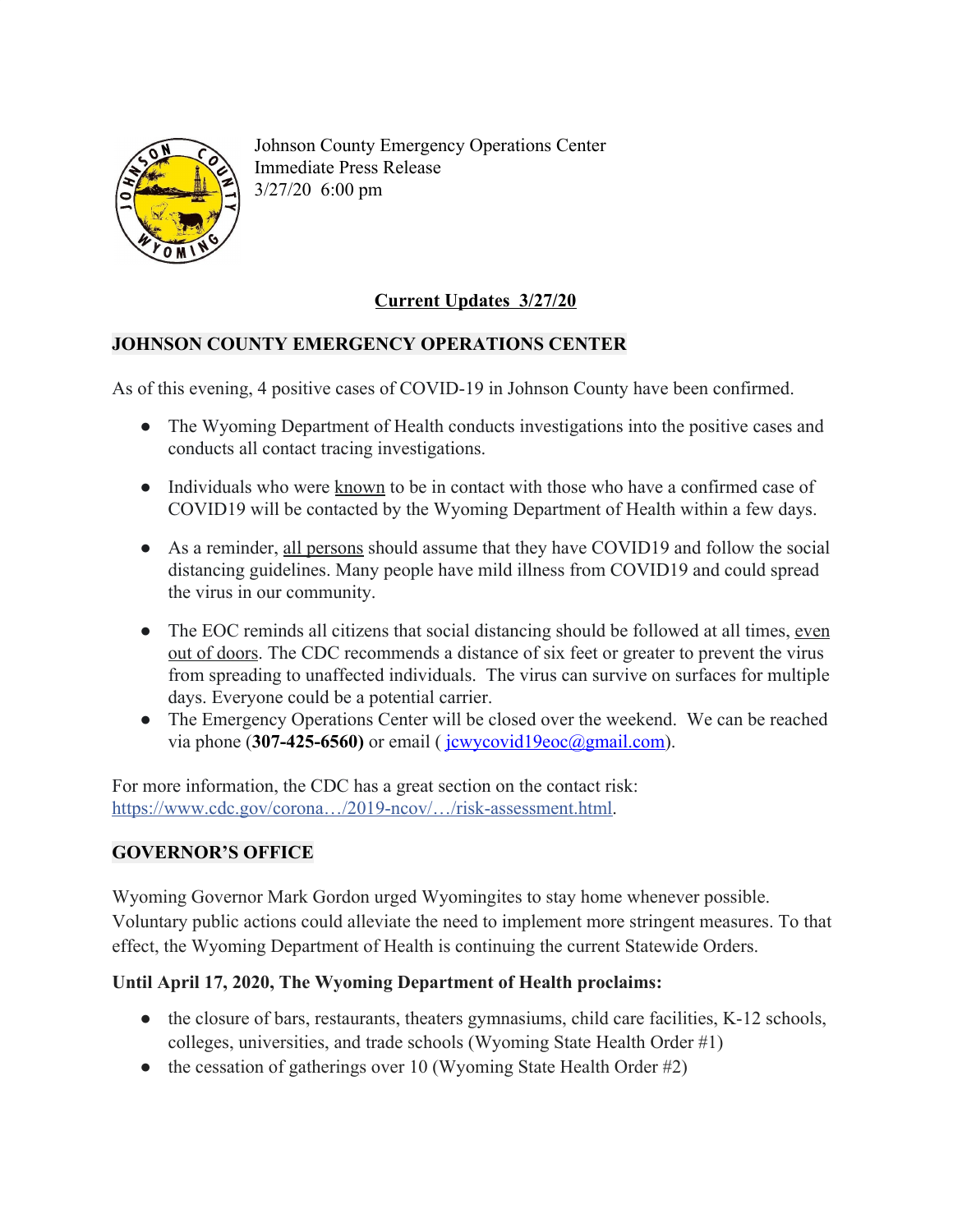• the closure of nail salons, hair salons, massage parlors, tattoo, body art, and piercing shops, cosmetology, electrology, and esthetic services(Wyoming State Health Order #3)

#### **JOHNSON COUNTY SCHOOL DISTRICT**

Superintendent Jim Wagner announced that JCSD#1 will follow Wyoming Department of Health Guidelines. Students will continue on-line school until at least April 17.

### **JOHNSON COUNTY HEALTHCARE CENTER**

#### **WYOMING COVID-19 STATUS**

**○** Wyoming has 70 confirmed cases, a significant uptick in the last 24 hours.

#### **Patient Care**

o Johnson County has four confirmed cases of COVID-19. Results of a fifth test are pending.

#### **COVID Evaluation Center**

- o JCHC has established a *COVID Evaluation Center* with the capability to evaluate patients with respiratory symptoms in an isolated part of the hospital. Patients who wish to access the *COVID Evaluation Center* must call (307) 684-2228 in advance to undergo a phone screening with a nurse prior to arriving.
- o The *COVID Evaluation Center* will operate beginning March 30, Monday-Friday from 10:00 AM-5:00 PM.

#### **Clinic Appointments**

o Clinic Patients can call 684-2228 from their vehicle, to avoid sitting in the waiting room. If you do not have a cell phone, call before you leave home.

#### **Supplies**

o JCHC collaborated with Sheridan Memorial Hospital and Campbell County Health on a joint supply order for mass quantities of N95 masks, procedure masks, isolation gowns, and gloves. The delivery date is not confirmed yet.

#### **Telehealth Options**

o Beginning Monday, March 30, JCHC's clinic will offer telehealth services (basic primary care visits, consultations, and wellness checks). Patients are encouraged to access the *Follow My Health* portal on the front page of the JCHC website, or go to<https://jchealthcare.followmyhealth.com/> and complete the online form. Then call the Family Medical Center to set up the appointment. 684-2228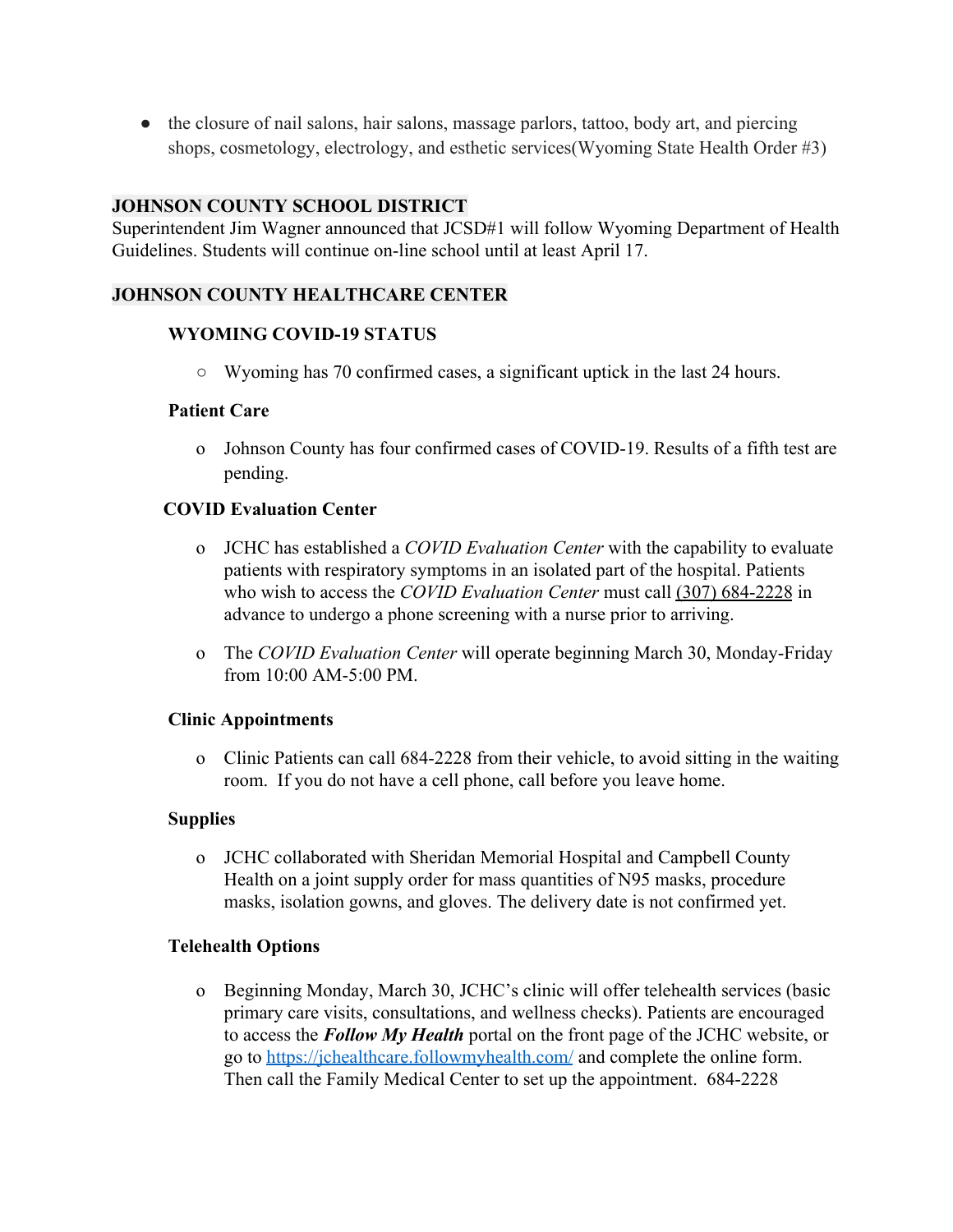#### **BUFFALO URGENT CARE**

#### **Telehealth Options**

o Buffalo Urgent Care offers Telemedicine visits. Please phone 307-620-9623 to make an appointment.

#### **Prior Updates**

(Due to the Increased Number of Updates, the EOC Press Release will carry items for two releases only.)

#### **JOHNSON COUNTY COMMISSIONERS**

**The Johnson County Commissioners** resolved to reduce access to county facilities in the following ways:

- **The Historic Courthouse** is closed to all nonessential public traffic..Business can be conducted via mail, phone, online applications, or a dropbox that has been installed in the parking lot... The west parking lot entrance remains open for essential visits only. Only one person will be admitted at a time.
- **The Johnson County Judicial Center** is closed to the public. To arrange essential visits, contact the respective Clerks of Court or the County Attorney's office via phone.. A drop box for documents and payments is being installed.
- **The Johnson County Sheriff's Office** has reduced services as follows:
	- Applications for Concealed Carry Permits will not be accepted. Please call for information about other services.
	- Notary services are available Monday through Friday, 8am to 5pm, from the Sheriff's Office only.
	- Contact visits between inmates and non-essential personnel have been suspended.
	- AA, Church, and Ministerial visits will be conducted via video.
	- Mental Health Counselors and Attorneys are permitted via visitation booths, video, and phone conferencing.
	- Fingerprinting has been suspended.
	- Tours have been suspended.